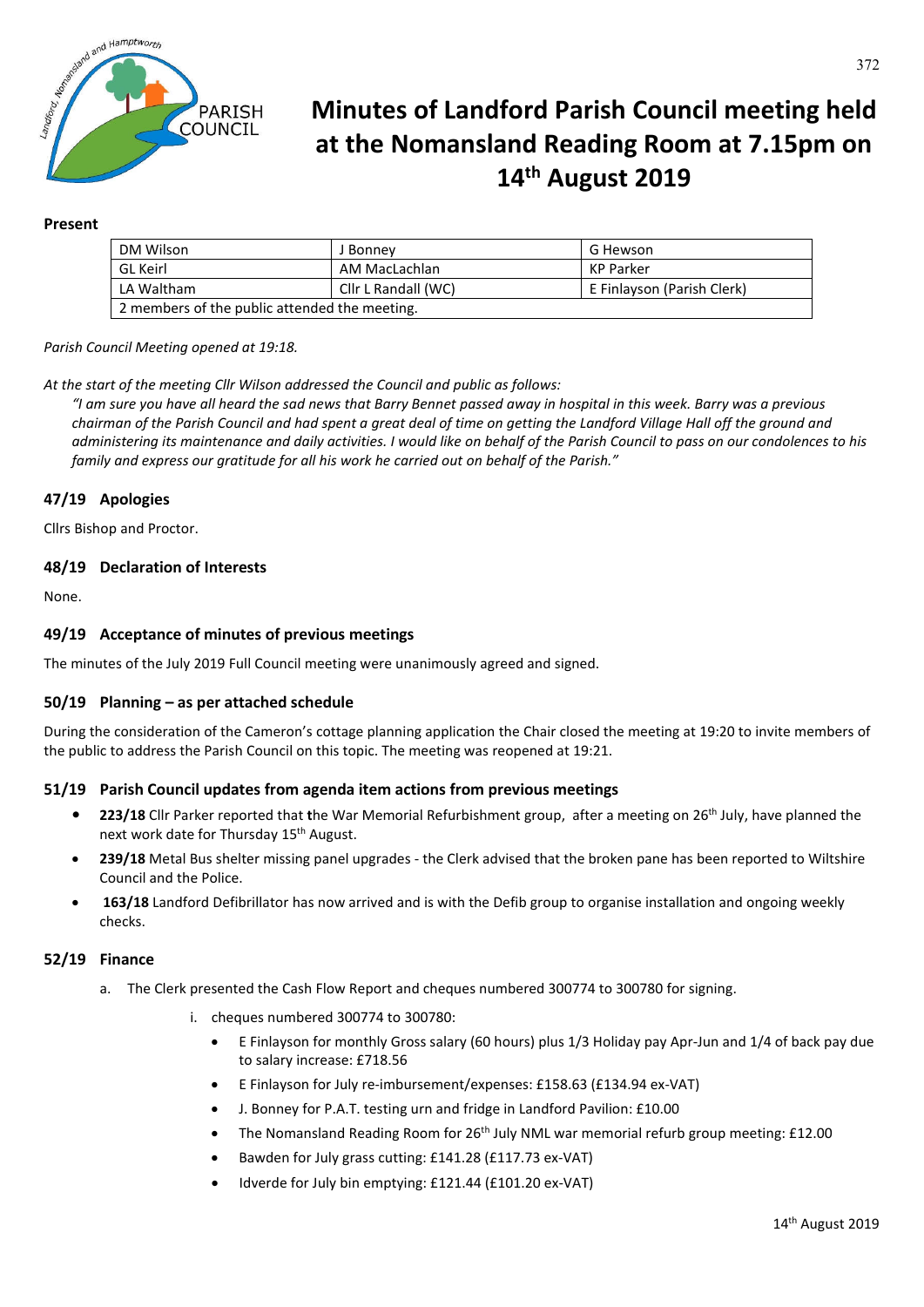

- M.C.Eastwood for NML rec ground grass maintenance: £425.00
- ii. cheque signed prior to meeting numbered 300773:
	- Nomansland Community Events for "Fun in the Sun" Rec hire fee: £80.00
- iii. direct debits and standing charges:
	- Bournemouth Water Co. Water for Pavilion: £2.00
	- Hills Waste Management for May NML reading room bin collection: £10.36 (£8.63 ex-VAT)
	- Suez for June NML bin emptying: £69.71
	- 1&1 Email storage space increase to 50GB monthly fee: £6.00
	- SSE for Landford Rec. Electricity (11th Mar 19 to 13<sup>th</sup> June 19) correction : £1.16

Cllr Wilson proposed and Cllr Waltham seconded that the Report be approved; also that all cheques be approved and signed: resolved unanimously.

b. The Budget Control Report was received.

# **53/19 To update the Council on the recruitment of a new Clerk and to approve the associated costs for the recruitment process (LAW)**

Cllr Wilson updated the Council that the Clerk has handed in notice of their resignation which was accepted by the Chair at the end of July 2019.

Cllr Waltham updated the Council on the recruitment approach and responses so far and asked for further ideas on where to advertise the role. A list of local publications and schools were collated to advertise the vacancy. (**AI Cllr Waltham**)

Cllr Waltham proposed and Cllr Hewson seconded a spend of up to £300 from contingencies for associated recruitment process costs including but not limited to hall hire, refreshments and advertising: resolved by majority.

#### **54/19 To consider and approve the funding for the maintenance of Landford Rec. Ground G-force roundabout**

Cllr Wilson reported that maintenance was carried out in Nomansland Rec on issues identified by the weekly inspection report and that in Landford Rec the roundabout needs the main bearing replaced.

The Clerk presented figures and lead times from the manufacturer and a playground specialist to replace the main bearing on the Gforce roundabout. The Councillors then discussed various options for the Landford Rec Roundabout maintenance.

Cllr MacLachlan proposed and Cllr Keirl seconded the proposal to engage and pay for the manufacturer to replace the main bearings on the Landford Rec G-Force roundabout: resolved unanimously.

## **55/19 Affordable and Social Housing discussion led by Cllr Waltham (LAW)**

The Parish Council had a discussion about the lack of Affordable and Social housing in the Parish. Cllr Parker highlighted a plan from 10 years ago identifying areas that met the housing authority criteria at that time. The Councillors spoke of their knowledge from the wider local area of small numbers of locally managed houses that had criteria to prioritise tenants with a connection to the area. Wiltshire Councillor (WC) Randall reported on an action from 263/18 b) iv) where he raised the requirement with Wiltshire Council and New Forest National Park Authority (NFNPA) to collaborate on the topic of affordable housing in Wiltshire Cllr Randall's ward.

The Clerk was asked to contact Holdger Schiller from the NFNPA to invite him to meet and advise the Council on the topic of affordable housing.

#### **56/19 To consider the request for Forest Fitness to donate a permanent fixture in Landford Rec. Ground comprising of fence posts and metal poles to be used as anchor points for fitness equipment.**

The proposal from Forest Fitness to donate equipment to Landford Rec ground was considered. Cllr Wilson volunteered to investigate suitable structures and to contact Forest Fitness with the findings. **(AI Cllr Wilson)**

The Clerk was asked to reiterate that that the Recreation ground fixtures are not to be used for anchorage of fitness equipment as they are not designed for such activities/loads.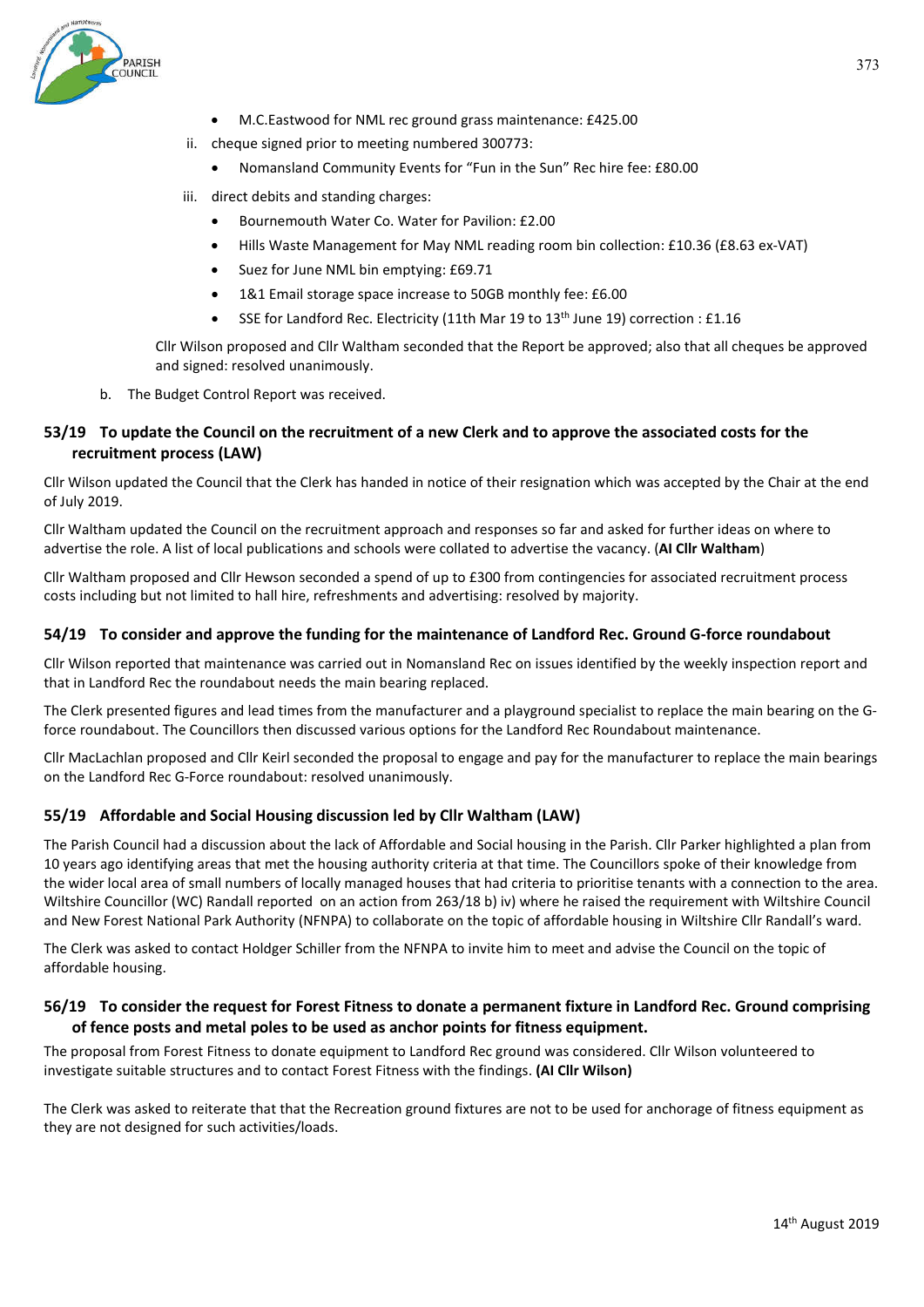

# **57/19 To discuss and consider Landford Parish Council making grants available to local charities and bodies in line with an agreed Grants policy document**

Cllr Wilson reported that a number of local Parishes have budget for awarding grants and a strict grants policy document setting out eligibility criteria for grant applications. The Parish Council had a discussion about the available grant bodies in the area. Cllr Wilson carried out a quick poll and the majority of the Cllrs did not see a demand for the Parish Council to maintain such a budget due to alternative local resources available. The Parish Council agreed that the topic could be revisited in the future if the local bodies reported an unmet demand for grants.

# **58/19 To discuss and consider the purchase and installation of metal seats to commemorate remembrance for the fallen in past conflicts**

Examples of metal commemorative benches and costs were shown by Cllr Hewson. The Parish Council discussed if a Parish bench was needed, locations, and what type of bench was in keeping with the rural Parish. Cllr Wilson highlighted that the Parish already has a unique War memorial; The Well of Sacrifice situated on Nomansland Green.

# **59/19 To review and consider the planning process trial, commenced as part of item 17/19**

The planning group and Clerk commented on the planning process trial as part of item 17/19 and concluded it had been successful with positive feedback from agents and applicants.

Cllr Parker highlighted that a minor alteration to the process should be considered - that the applicant or agent should be contacted when the Parish are notified of an application in the Parish by the relevant planning authority.

Cllr Wilson proposed and Cllr Keirl seconded that the trial planning process be kept in the Parish Council planning procedure and the minor amendment proposed by Cllr Parker be should be adopted: resolved unanimously.

## **60/19 To consider the Council response to the Polling District and Polling Place Review Consultation**

The Parish Council collated a response to send to the consultation. It noted the returning officers comments regarding Nomansland Reading Room wheelchair access and suggested that the Nomansland Methodist Chapel be suggested as an alternative venue until the works are carried out in the coming years on the Reading room for improved wheel chair access.

The Clerk was asked to advertise this Consultation via the website, Facebook and Horizon to bring this to the attention of the electorate to request they add their feedback on accessibility of the polling locations.

## **61/19 To discuss and consider if a Community Governance Review is requested**

Cllr Wilson proposed and Cllr Waltham seconded that no Community Governance Review is requested for the Parish: resolved unanimously.

## **62/19 To discuss and consider if a response is to be made for the draft Compulsory Purchase and Overriding Easement Policy Consultation from the New Forest District Council**

The Parish Council had no response to give to this consultation as it was deemed out of district.

# **63/19 To receive a report from Wiltshire Councillor (WC) Randall**

WC Randall noted an affordable housing update was part of the earlier discussions in agenda item 55/19.

# **64/19 Members' Reports**

- a) Cllr Bonney reported
	- i. They had picked up collating, submitting and collecting the Parish supplies for the Wiltshire Council led Parish Emergency Assistance Scheme (PEAS) and would fold this in to the emergency plan work with Cllr MacLachlan.
	- ii. They had met with a tradesman to get an estimate for the refurbishment of Landford Rec Toilets in preparation for the 2020/21 budget discussions.
- b) Cllr MacLachlan reported
	- i. That the Emergency plan would be submitted for Council approval in October's meeting as there were still outstanding issues being chased.